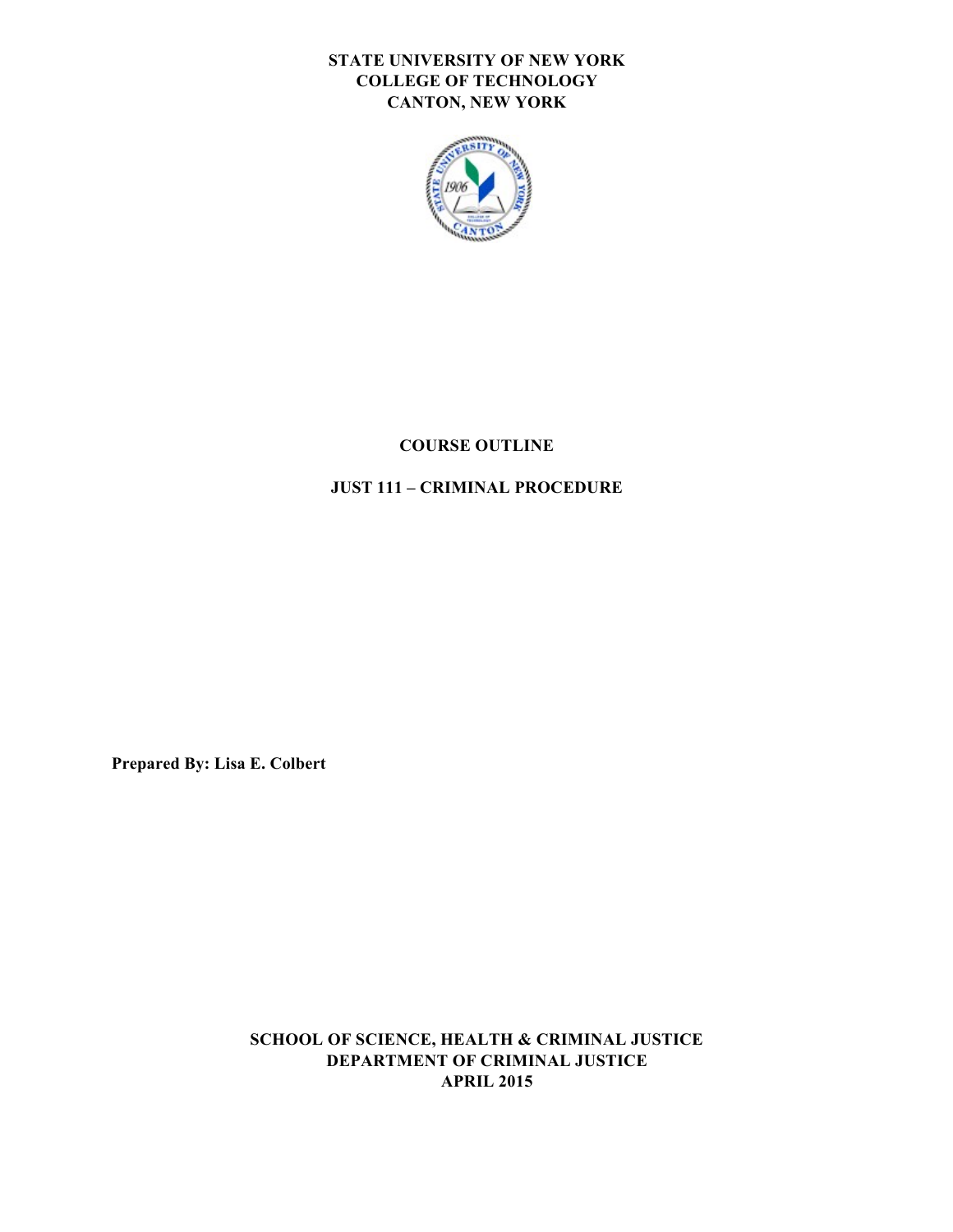### **JUST111 – CRIMINAL PROCEDURE**

- **A. TITLE:** Criminal Procedure
- **B. COURSE NUMBER:** JUST 111
- **C. CREDIT HOURS:** 3
- **D. WRITING INTENSIVE COURSE:** No
- **E. COURSE LENGTH:** 15 weeks
- **F. SEMESTER(S) OFFERED:** Fall, Spring
- **G. HOURS OF LECTURE, LABORATORY, RECITATION, TUTORIAL, ACTIVITY:** 3 hours per week

### **H. CATALOG DESCRIPTION:**

 In this course students study principles that regulate the balance between the power of our government and the rights of individual citizens. Topics include specific constitutional amendments, searches and seizures, stops and arrests, the use of force in effecting arrests, the use of search and/or arrest warrants, self-incrimination, and stages of criminal proceedings in the United States.

 **I. PRE-REQUISITES/CO-COURSES:** Pre-requisite: JUST101, Introduction to Criminal Justice or permission of instructor.

### **J. GOALS (STUDENT LEARNING OUTCOMES):**

By the end of the semester, the student will be able to:

| Course Objective                                                                                                                              | <i>Institutional SLO</i>                |
|-----------------------------------------------------------------------------------------------------------------------------------------------|-----------------------------------------|
| Discuss the history of due process in the United States<br>a.<br>and the basic constitutional principles that govern the<br>criminal process. | 1. Comm. Skills<br>2. Crit. Thinking    |
| Differentiate between the purposes of stops, frisks,<br>b.<br>searches and arrests.                                                           | 1. Comm. Skills<br>2. Critical Thinking |
| c. Summarize the purpose of warrants when conducting a<br>search, and the exceptions to the warrant requirement.                              | 1. Comm. Skills<br>2. Crit. Thinking    |
| d. Differentiate between the lawful and unlawful use of<br>lethal and less than lethal force.                                                 | 2. Crit. Thinking                       |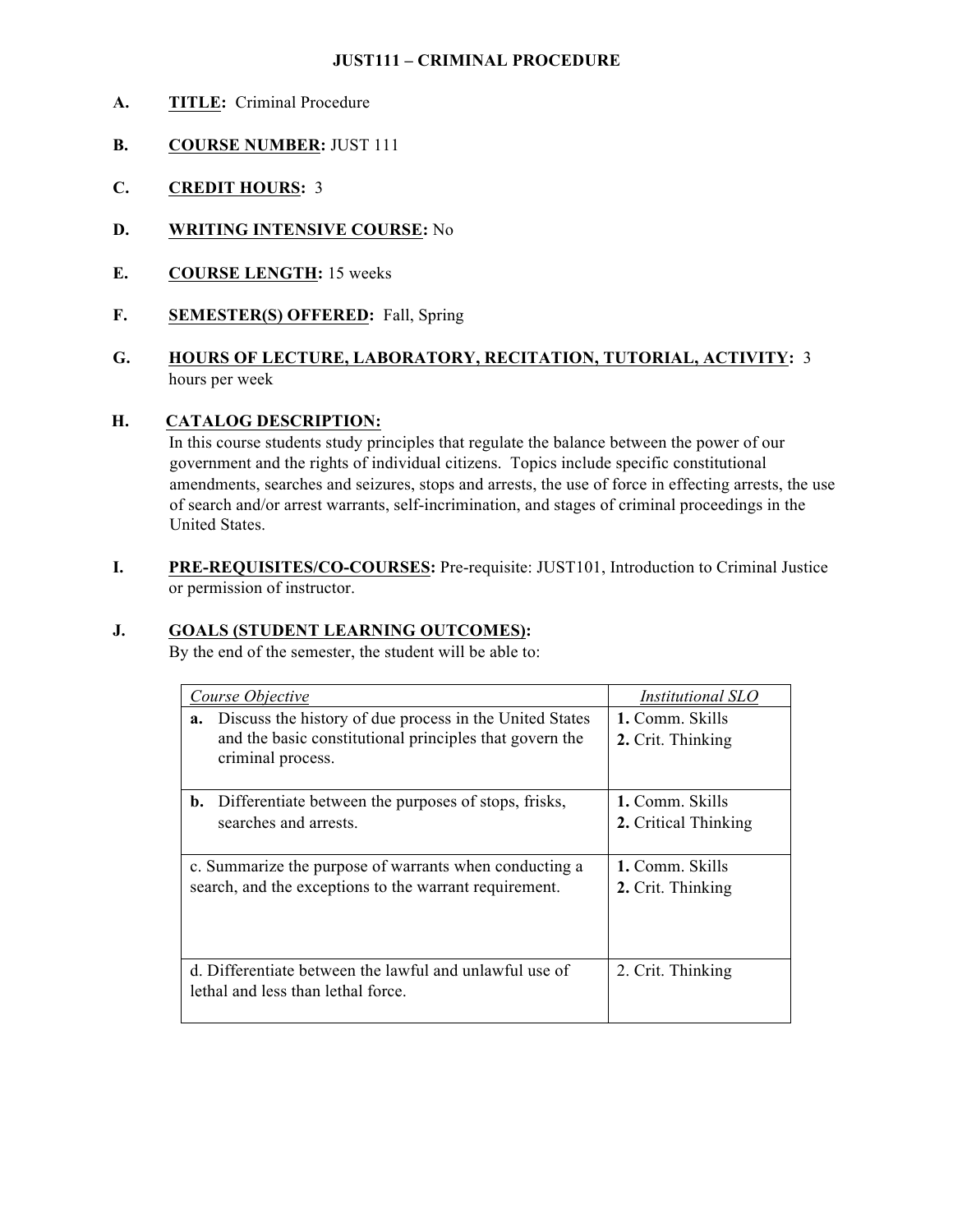| e. Explain the bright line rules established by the US         | 1. Comm. Skills                      |
|----------------------------------------------------------------|--------------------------------------|
| Supreme Court re: interrogations.                              | 2. Crit. Thinking                    |
| f. Describe the "critical stages" of the criminal prosecution. | 1, Comm. Skills<br>2. Crit. Thinking |

- **K. TEXT:** Scheb, J. & Scheb, II, J. (2014). *Criminal law and procedure* ( $8<sup>th</sup>$  ed.). Belmont, CA. Wadsworth: Cengage Learning*.*
- L. REFERENCES: United States Supreme Court Cases, various appellate court cases/decisions
- **M. EQUIPMENT:** Technology enhanced classroom

### **N. GRADING METHOD:** A-F

### **O. MEASUREMENT CRITERIA/METHODS:**

- Assessments
- Written assignments
- Participation
- Case Briefs

### **P. DETAILED COURSE OUTLINE:**

- $\mathbf{L}$ I. Fundamentals of Criminal Procedure
	- A. Origins of law
	- B. Constitutional Limitations
	- C. Due Process

### II. Organization of the Criminal Justice System

- A. Law Enforcement
- B. Corrections
- C. Courts
- III. Search and Seizure
	- A. Historical foundations
	- B. Fourth Amendment
	- C. Warrant Requirements
	- D. Exceptions to warrants
	- E. Probable cause
	- F. Exceptions to Probable Cause
	- G. Exclusionary Rule
- IV. Arrest, Interrogation, and Identification procedures
	- A. Arrest
	- B. Detention
	- C. Interrogation and Confessions
	- D. Identification procedures